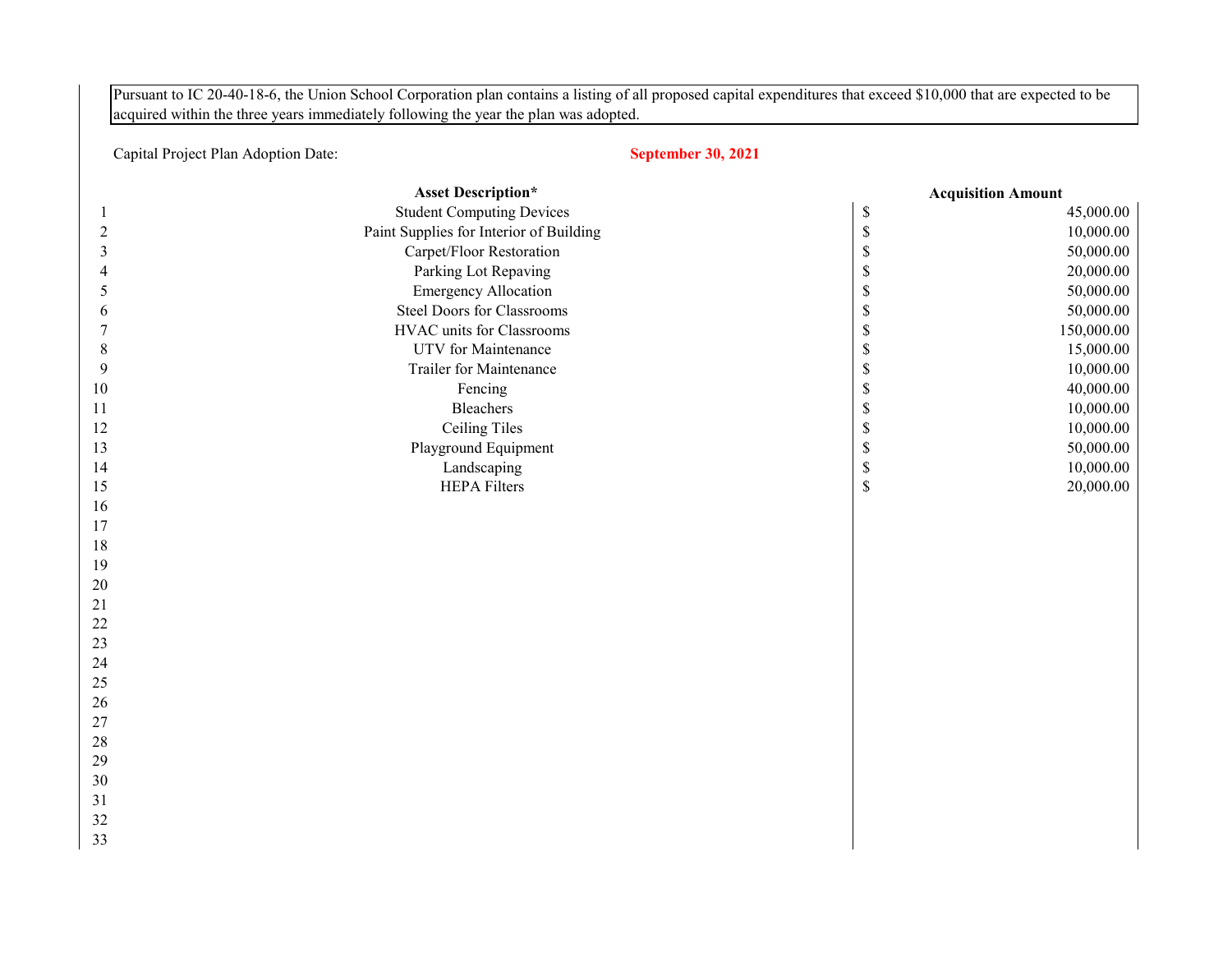| Capital Project Plan Adoption Date: | <b>September 30, 2021</b> |                           |
|-------------------------------------|---------------------------|---------------------------|
| <b>Asset Description*</b>           |                           | <b>Acquisition Amount</b> |
|                                     |                           |                           |
|                                     |                           |                           |
|                                     |                           |                           |
|                                     |                           |                           |
|                                     |                           |                           |
|                                     |                           |                           |
|                                     |                           |                           |
|                                     |                           |                           |
|                                     |                           |                           |
|                                     |                           |                           |
|                                     |                           |                           |
|                                     |                           |                           |
|                                     |                           |                           |
|                                     |                           |                           |

Note: The description may include a physical description of the asset and/or any applicable make, model, manufacturer, or VIN Number if applicable.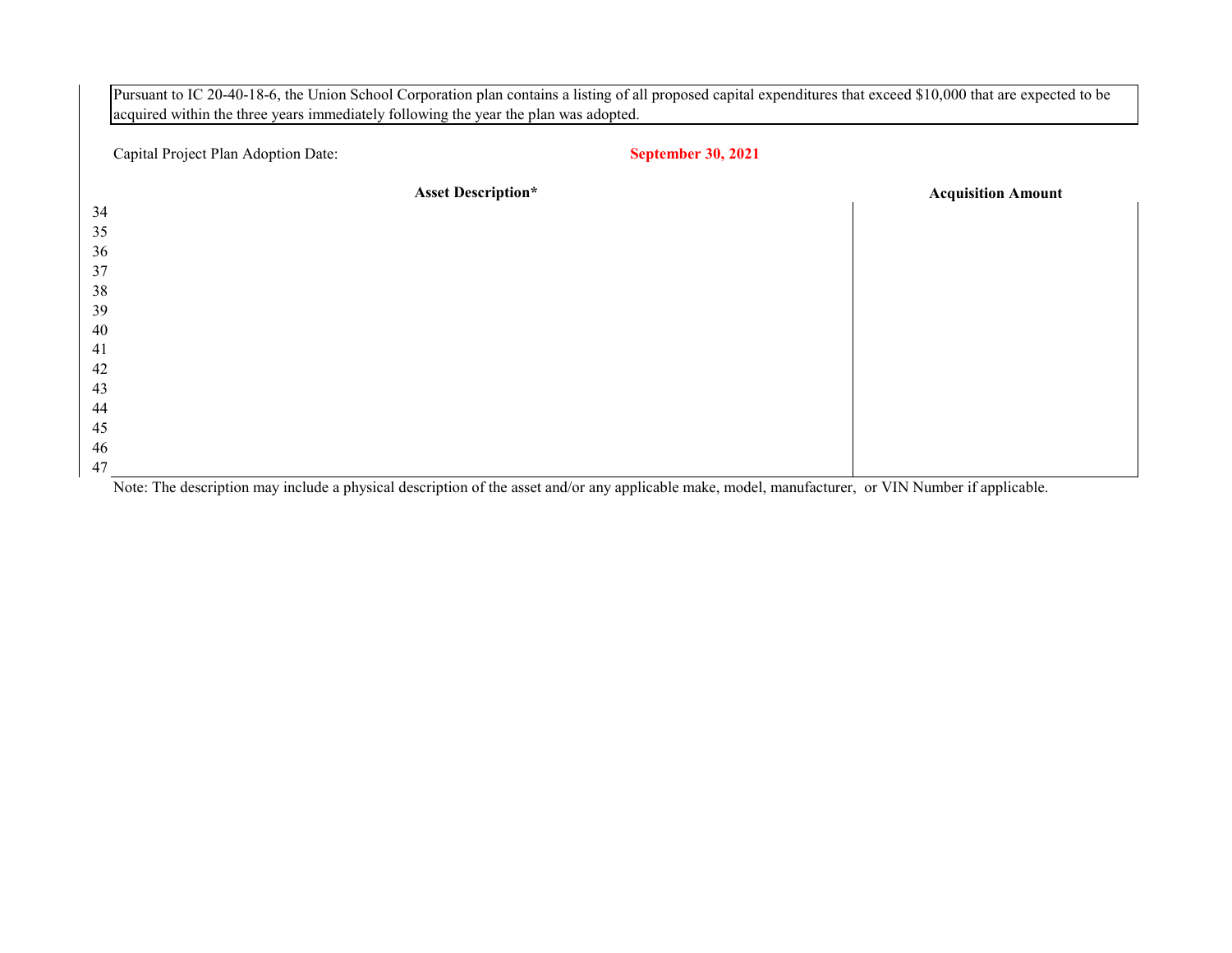Pursant to IC 20-40-18-6, the Union School Corporation plan contains a listing of all proposed projects that are capital in nature that exceed \$10,000 that are expected to begin within the three years immediately following the year the plan was adopted.

Capital Project Plan Adoption Date: **September 30, 2021**

|                | <b>Project Description*</b>      | <b>Estimated</b><br><b>Start Date</b> | <b>Estimated</b><br><b>End Date</b> | Estimated<br><b>Project Cost</b> |
|----------------|----------------------------------|---------------------------------------|-------------------------------------|----------------------------------|
| $\mathbf{1}$   | <b>Student Computing Devices</b> | 5/1/2022                              | 12/31/2022                          | 45,000.00<br>\$                  |
| $\overline{c}$ | Painting Interior of Building    | 6/1/2022                              | 8/1/2022                            | \$<br>15,000.00                  |
| 3              | Parking Lot Repaving             | 6/1/2022                              | 8/1/2022                            | $\mathbb{S}$<br>20,000.00        |
| $\overline{4}$ | Carpet/Floor Restoration         | 6/1/2022                              | 8/1/2023                            | $\mathbb{S}$<br>50,000.00        |
| 5              | Steel Doors for Classrooms       | 6/1/2023                              | 8/1/2024                            | \$<br>50,000.00                  |
| 6              | Replace HVAC Units               | 6/1/2023                              | 8/1/2024                            | \$<br>150,000.00                 |
| $\tau$         | Upgrade Baseball/Softball Fields | 1/1/2022                              | 12/31/2022                          | 50,000.00<br>\$                  |
|                |                                  |                                       |                                     |                                  |
| $\,$ 8 $\,$    | Add playground equipment         | 1/1/2022                              | 12/31/2022                          | \$<br>50,000.00                  |
| 9              | Add Landscaping                  | 3/1/2022                              | 6/1/2022                            | \$<br>10,000.00                  |
| 10             | Replace HEPA Air Filters         | 1/1/2022                              | 12/31/2024                          | 20,000.00<br>$\mathbb{S}$        |
| 11             |                                  |                                       |                                     |                                  |
| 12             |                                  |                                       |                                     |                                  |
| 13             |                                  |                                       |                                     |                                  |
| 14             |                                  |                                       |                                     |                                  |
| 15             |                                  |                                       |                                     |                                  |
| 16             |                                  |                                       |                                     |                                  |
| 17             |                                  |                                       |                                     |                                  |
| 18             |                                  |                                       |                                     |                                  |
| 19             |                                  |                                       |                                     |                                  |
| 20             |                                  |                                       |                                     |                                  |
| 21             |                                  |                                       |                                     |                                  |
| 22             |                                  |                                       |                                     |                                  |
| 23             |                                  |                                       |                                     |                                  |
| 24             |                                  |                                       |                                     |                                  |
| 25             |                                  |                                       |                                     |                                  |

Note: Project Description may include a description of the project including physical location, scope of work, and/or internal project name or tracking number.

Additional sheets may be added if necessary